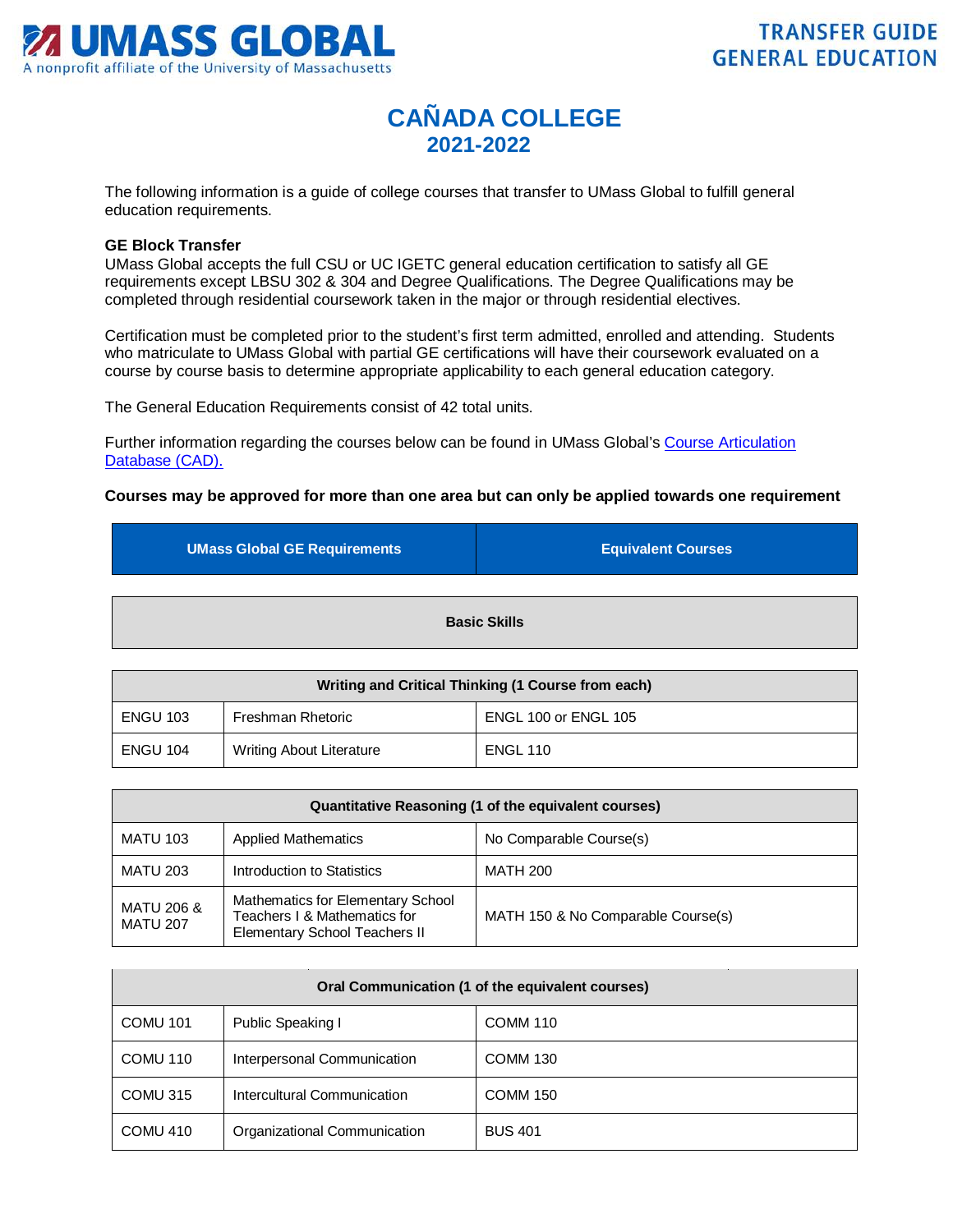## **Breadth Requirements**

| Humanities (3 courses from 3 different areas totaling 9 credits)                   |                                                           |
|------------------------------------------------------------------------------------|-----------------------------------------------------------|
| <b>Communications</b><br>Subject Codes: COMU                                       | <b>BUS 401*</b>                                           |
|                                                                                    | COMM 110*, 127, 130*, 140, 150*, 180                      |
|                                                                                    | *Cannot Double Count with B4 Requirement                  |
|                                                                                    | <b>ECE 191</b>                                            |
|                                                                                    | ENGL 161, 162, 164, 165, 200                              |
| <b>English</b><br>Subject Codes: ENGU                                              | <b>LING 200</b>                                           |
|                                                                                    | LIT 151, 200, 205, 231, 232, 252, 266, 371, 372, 373, 375 |
|                                                                                    | ART 101, 102, 103, 104, 105, 113, 114, 116, 118, 131,     |
|                                                                                    | 204, 205, 206, 207, 213, 214, 221, 222, 229, 231, 232,    |
|                                                                                    | 250, 301, 306                                             |
| <b>Fine Arts</b>                                                                   | <b>DANC 100</b>                                           |
| Subject Codes: ARTU, MUSU, THDU, FAUU, FTVU<br>Must be 2 semester units or greater | DRAM 101, 140, 150, 151, 160, 200, 201                    |
|                                                                                    | LIT 441, 442                                              |
|                                                                                    | <b>ETHN 288</b>                                           |
|                                                                                    | MUS. 100, 202, 210, 215, 240, 250, 260, 271, 275          |
| <b>Foreign Language</b><br>Subject Codes: FLUU, SPNU, GERU, FRNU                   | SPAN 110, 112, 120, 121, 122, 131, 132, 140, 150, 152     |
| <b>Humanities</b><br>Subject Codes: HUMU                                           | SPAN 145, 162                                             |
|                                                                                    | ETHN 105, 107, 265                                        |
| <b>Liberal Studies</b><br>Subject Codes: LBSU<br>Excludes LBSU 300                 | No Comparable Course(s)                                   |
| Philosophy<br>Subject Codes: PHLU                                                  | PHIL 100, 103, 160, 175, 190, 200, 240                    |
| <b>Religious Studies</b><br><b>Subject Codes: RELU</b>                             | PHIL 300, 312                                             |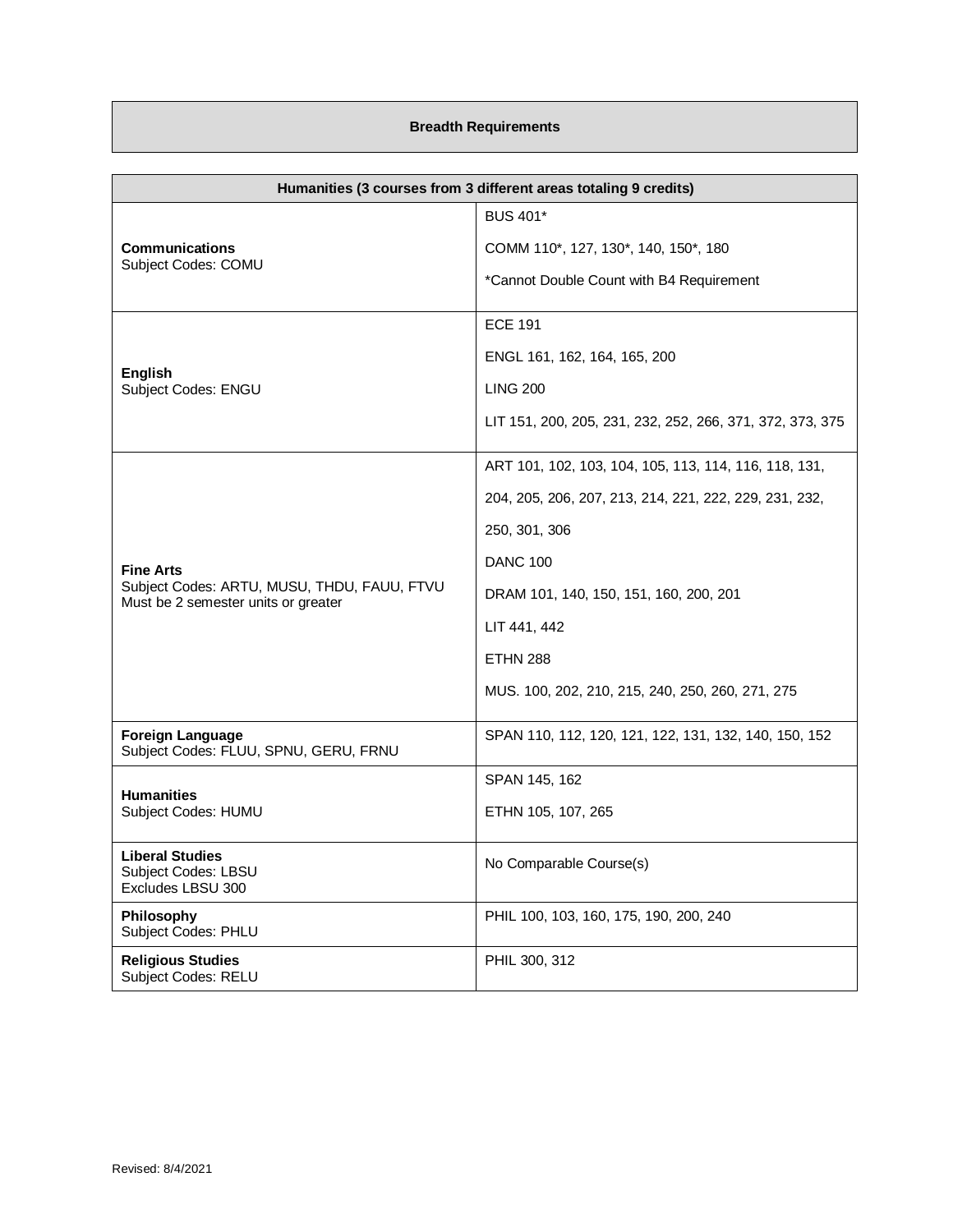| Natural Sciences (2 courses, totaling 6 credits)                                                                                |                                                       |
|---------------------------------------------------------------------------------------------------------------------------------|-------------------------------------------------------|
| <b>Natural Science</b><br>Lab credit is not required.<br>Subject Codes: BIOU, CHMU, ESCU, FSNU, LPSU,<br>LSCU, NSCU, PSCU, PHYU | ANTH 125, 126                                         |
|                                                                                                                                 | ASTR 100, 101                                         |
|                                                                                                                                 | BIOL 100, 110, 130, 132, 225, 230, 240, 250, 260, 310 |
|                                                                                                                                 | CHEM 114, 192, 210, 220, 231, 232, 410                |
|                                                                                                                                 | ENVS 101, 115                                         |
|                                                                                                                                 | GEOG 100, 101                                         |
|                                                                                                                                 | GEOL 100, 101, 121                                    |
|                                                                                                                                 | <b>METE 100</b>                                       |
|                                                                                                                                 | OCEN 100, 101                                         |
|                                                                                                                                 | PHYS 114, 210, 220, 250, 260, 270                     |
|                                                                                                                                 |                                                       |

| Social Sciences (3 courses from 3 different areas totaling 9 credits) |                                                                             |  |
|-----------------------------------------------------------------------|-----------------------------------------------------------------------------|--|
| <b>Criminal Justice</b><br>Subject Code: CJCU                         | No Comparable Course(s)                                                     |  |
| <b>Early Childhood Education</b><br>Subject Code: ECEU                | ECE 201, 210, 211, 212, 213, 223, 225, 254, 260, 263,<br>275, 313, 333, 366 |  |
| <b>Economics</b><br>Subject Code: ECNU                                | ECON 100, 102, 230                                                          |  |
| <b>History</b><br>Subject Code: HISU                                  | HIST 100, 101, 104, 106, 201, 202, 242, 245, 246, 247,<br>422               |  |
| <b>Legal Studies</b><br>Subject Code: LEST                            | No Comparable Course(s)                                                     |  |
| <b>Marketing</b><br>Subject Code: MKTU                                | BUS 180, 230                                                                |  |
| <b>Organizational Leadership</b><br>Subject Code: OLCU                | <b>BUS 101</b>                                                              |  |
| <b>Political Science</b><br>Subject Code: POSU                        | <b>LEGL 249</b><br>PLSC 103, 130, 150, 170, 210, 310                        |  |
| <b>Psychology</b><br>Subject Code: PSYU                               | PSYC 100, 106, 200, 205, 300, 340, 410                                      |  |
| <b>Social Science</b><br>Subject Code: SSCU                           | ANTH 200, 351<br>GEOG 110, 150                                              |  |
|                                                                       | ETHN 103, 105, 107, 108, 109                                                |  |
| <b>Social Work</b><br>Subject Code: SOWK                              | No Comparable Course(s)                                                     |  |

Revised: 8/4/2021